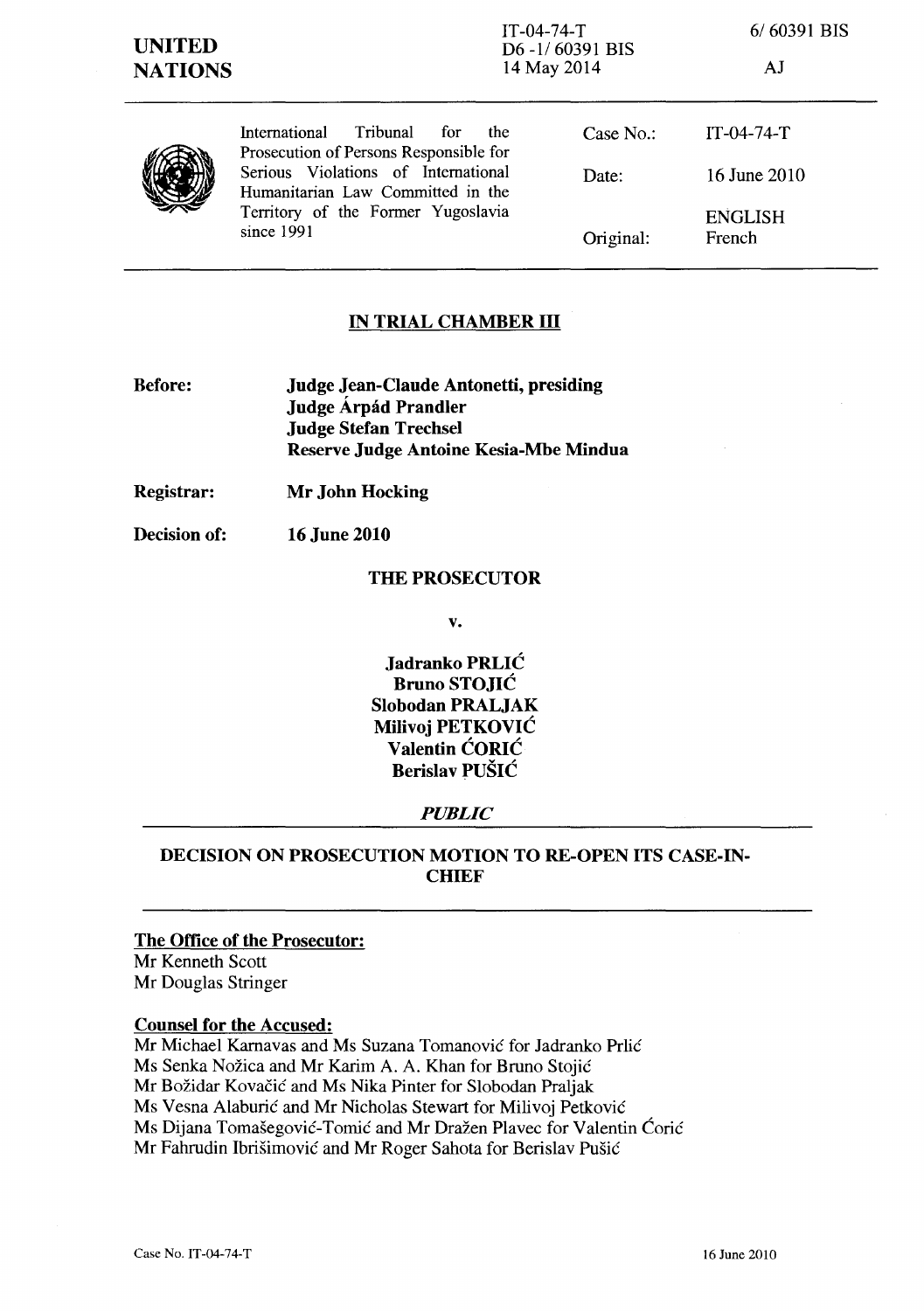**TRIAL CHAMBER III** ("Chamber") of the International Tribunal for the Prosecution of Persons Responsible for Serious Violations of International Humanitarian Law Committed in the Territory of the Former Yugoslavia since 1991 ("Tribunal"),

**SEIZED** of the "Prosecution Motion to Re-Open Its Case-in-Chief (Mladic Materials)", filed publicly by the Office of the Prosecutor ("Prosecution") on 21 May 2010, along with seven confidential annexes ("Motion"), wherein the Prosecution asks the Chamber to grant it leave to re-open its case-in-chief so that it may tender into evidence five excerpts from the notebooks of Ratko Mladic, an order from Ratko Mladic dated 6 October 1992 and a statement by General Manojlo Milanovic, taken pursuant to Rule 92 *his* of the Rules of Procedure and Evidence ("Mladic Materials"; "Rules"), while reserving its right to prospectively seek the admission into evidence of other excerpts from Ratko Mladic's notebook or of audio materials also seized at the Mladic family home by the Serbian authorities on 23 February  $2010<sup>1</sup>$  and still under analysis ("Other Materials"),

**NOTING** "Slobodan Praljak's Request for Tolling of Time for Response to the Prosecution Motion to Reopen and Notice for Potential Reopening", filed publicly by Counsel for the Accused Slobodan Praljak ("Praljak Defence") on 2 June 2010 ("Praljak Defence Request"), wherein the Praljak Defence asks the Chamber to allow it additional time to file a response to the Motion.<sup>2</sup>

**NOTING** the "Response of Milivoj Petkovic to 21 May 2010 Prosecution Motion to Re-Open its Case-in-Chief (Mladic Materials)", filed publicly by Counsel for the Accused Milivoj Petkovic ("Petkovic Defence") on 3 June 2010 ("Petkovic Defence Response"), wherein the Petkovic Defence asks the Chamber to stay any decisions in respect of the Motion until the Defence teams have had the opportunity to inspect Ratko Mladić's diary as transcribed and translated in its entirety, $3$ 

**NOTING** "Slobodan Praljak's Preliminary Response to the Prosecution Motion to Reopen", filed publicly by the Praljak Defence on 3 June 2010 ("Praljak Defence Response"), wherein the Praljak Defence specifically asks the Chamber to deny the

 $<sup>1</sup>$  Motion, paras 1-7 and 30.</sup>

<sup>2</sup> Praljak Defence Request, paras 1 and 25.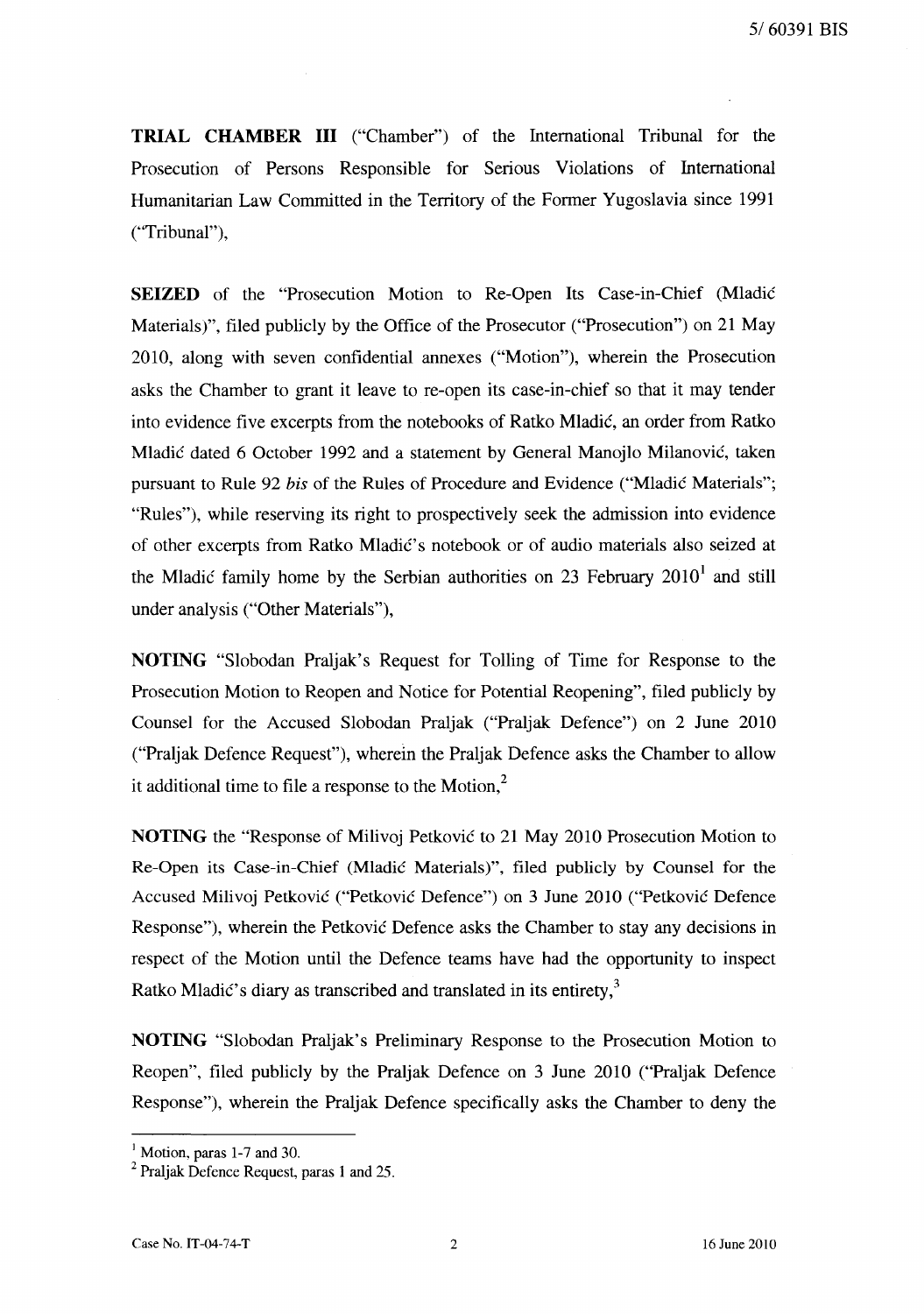Motion and, pertinently, to order the Prosecution to file a new motion after it has translated and communicated to the Defence teams all of the materials that the Prosecution intends to tender for admission, as well as any other relevant materials,<sup>4</sup>

**NOTING** "Bruno Stojie's Response to Prosecution's Motion to Reopen Its Case-in-Chief (Mladie Materials)", filed publicly by Counsel for the Accused Bruno Stojie ("Stojie Defence") on 4 June 2010 ("Stojie Defence Response"), wherein the Stojie Defence asks the Chamber to deny the Motion,<sup>5</sup>

**NOTING** the "Joinder of Valentin Coric in Bruno Stojic's Response to Prosecution Motion to Re-Open its Case-in-Chief (Mladie Materials)", filed publicly by Counsel for the Accused Valentin Corie ("Corie Defence") on 4 June 2010 ("Corie Defence Response"), whereby the Coric Defence informed the Chamber that it joined the Stojić Defence Response,

**NOTING** "Jadranko Prlić's Response to Prosecution's Motion to Reopen Its Case-in-Chief (Mladie Materials)", filed publicly by Counsel for the Accused Jadranko Prlie on 4 June 2010 ("Prlie Defence Response"), along with a Public Annex, by which the Prlic Defence particularly indicated to the Chamber that it did not wish, at this stage of the proceedings, to take a position *vis*  $\hat{a}$  *vis* the Motion,<sup>6</sup>

**NOTING** "Berislav Pušić's Motion to Join Bruno Stojić's Response to Prosecution Motion to Re-Open its Case-in-Chief (Mladie Materials)", filed publicly by Counsel for the Accused Berislav Pušić ("Pušić Defence") on 7 June 2010 ("Pušić Defence Response"), by which the Pušić Defence indicated to the Chamber that it joined the Stojić Defence Response,

**NOTING** the "Prosecution Combined Reply to the Defence Responses to the Prosecution Motion to Reopen its Case-in-Chief (Mladić Materials) and to Defence Requests to Suspend the Deadline for Response", filed publicly by the Prosecution on 9 June 2010 ("Reply"), along with two confidential annexes, wherein the Prosecution asks the Chamber to (1) deny the requests for extensions of time brought by the

<sup>&</sup>lt;sup>3</sup> Petković Defence Response, para. 16.

<sup>4</sup> Praljak Defence Response, paras 1 and 18.

<sup>5</sup> Stojic Defence Response, para. 1, page 10.

<sup>6</sup> Prlic Defence Response, p. 6.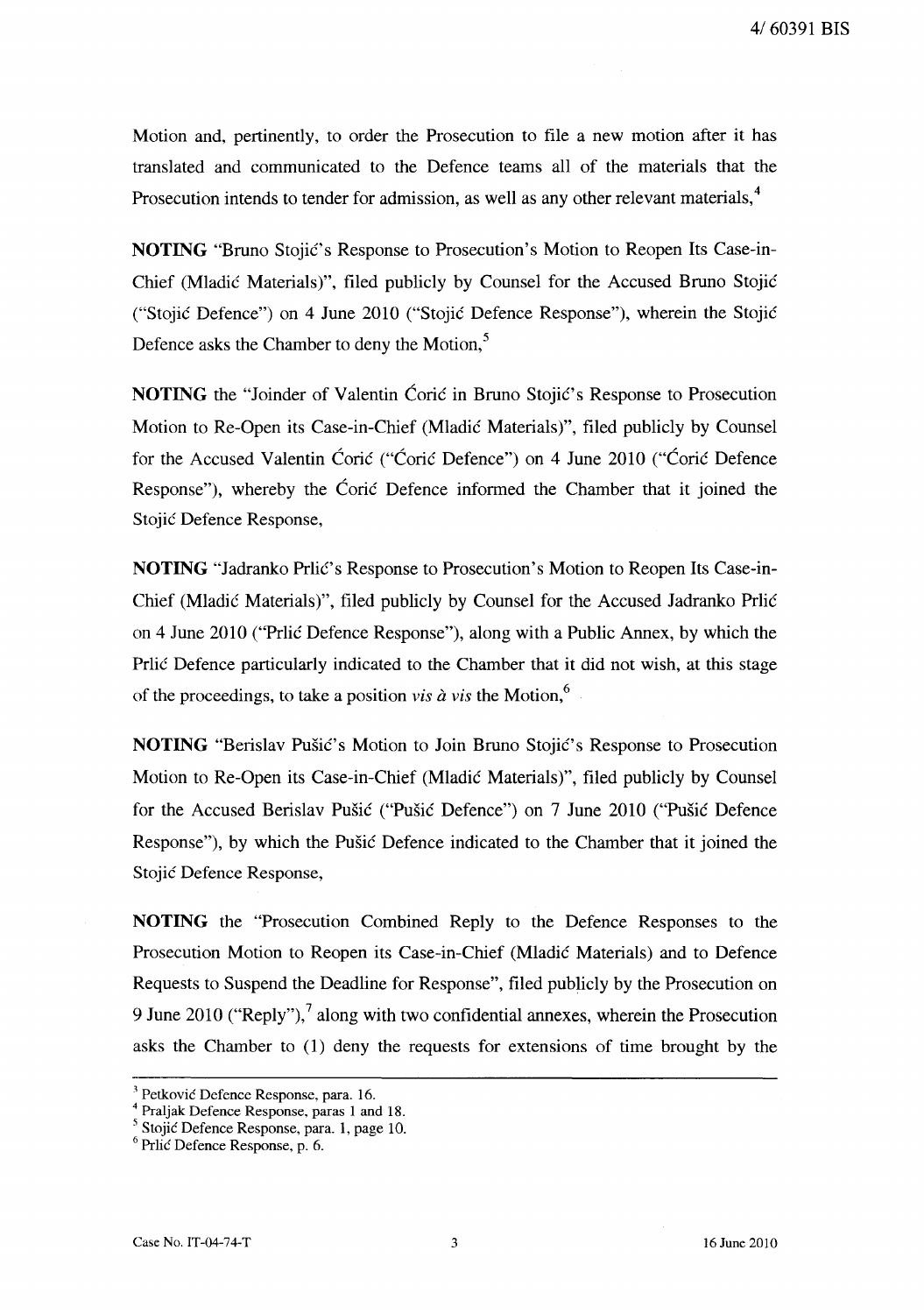Praljak Defence and the Petkovic Defence, (2) authorise the Prosecution to re-open its case-in-chief and (3) set a 9 July 2010 deadline for the Prosecution to identify the Other Materials and tender them for admission pursuant to Rules 89 (C) and 92 *his* of the Rules. $<sup>8</sup>$ </sup>

**CONSIDERING** that the Chamber observes that the Pusic Defence Response was filed on 7 June 2010, that is, three days after the time-limit of fourteen days approved pursuant to Rule 126 *his* for filing a response to the Reply had lapsed,

**CONSIDERING** that the Chamber therefore decides that the Pusic Defence response is inadmissible,

**CONSIDERING,** furthermore, that the Chamber recalls that the re-openmg of a party's case once it has presented its arguments is not envisaged by the Rules of Procedure and Evidence but has been recognised in the case-law of the Tribunal,

**CONSIDERING** that the Appeals Chamber has indeed considered that "the primary consideration in determining an application for reopening a case to allow for the admission of fresh evidence is the question of whether, with reasonable diligence, the evidence could have been identified and presented in the case-in-chief of the party making the application", $\frac{9}{2}$ 

**CONSIDERING** that, under the case-law of the Tribunal, when the Trial Chamber is convinced of the diligence of the requesting party, it must then exercise its discretion regarding whether to grant leave to produce fresh evidence by weighing the probative value of this evidence and the injustice that may be done to the various Accused if this evidence is admitted at such an advanced stage of the proceedings,<sup>10</sup>

**CONSIDERING** that the Chamber observes, in the first place, that the Prosecution is asking the Chamber, as specified in its Motion and in its Reply, to grant the motion for leave to re-open its case-in-chief to enable it to tender into evidence the Mladic

 $<sup>7</sup>$  The Prosecution asked the Chamber for leave to file a reply to the various Defence team responses on</sup> 7 June 2010. The same day, the Chamber granted leave via e-mail.

Reply, para. 48.

<sup>&</sup>lt;sup>9</sup> The Prosecutor v. Zejnil Delalić et al., Case No. IT-96-21-A, 20 February 2001 ("Čelebići Judgement"), para. 283.

<sup>&</sup>lt;sup>10</sup> Čelebići Judgement, para. 283; *The Prosecutor v. Enver Hadžihasanović*, Case No. IT-01-47-T, "Decision on the Prosecution's Application to Re-Open its Case", 1 June 2005, para. 35.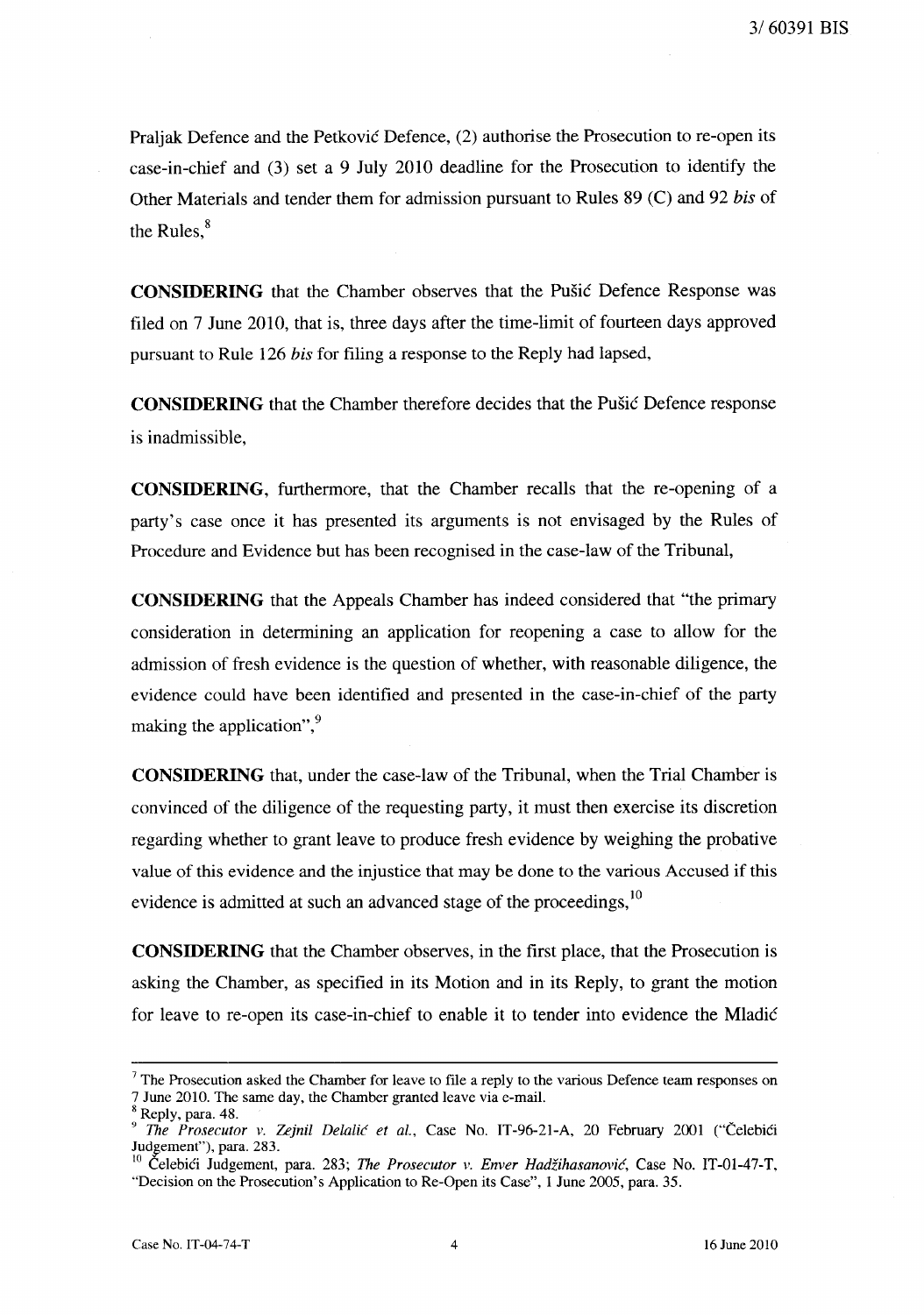Materials, as well as the Other Materials it pledges to identify between now and 9 July  $2010$ <sup>11</sup>

**CONSIDERING** that the Chamber notes that the Prosecution is requesting that the Chamber grant its Motion when it has not yet identified all of the materials it intends to produce in support of its motion to re-open its case-in-chief; that under such conditions, the Chamber is unable to evaluate the specific aim of the Motion,

**CONSIDERING** that the Chamber, out of concern for judicial economy and particularly to avoid the proliferation of submissions, suggests that the Prosecution file, no later than 9 July 2010, a consolidated motion that includes not only the Mladic Materials but also the Other Materials it intends to produce in favour of re-opening its case-in-chief,

**CONSIDERING** that the Chamber likewise suggests that the Prosecution continue to forward all of the documents presently under analysis to the Defence teams between now and 9 July 2010, as soon as the transcriptions and their translations are completed in accordance with the provisions of Rule 68 of the Rules,

**CONSIDERING** that the Chamber recalls that the Defence teams will be given, pursuant to Rule 126 *bis,* a time-limit of fourteen days, to run from the date the Prosecution tiles its consolidated motion, to present their consolidated motions, if any,

**CONSIDERING** that the Chamber likewise insists on reminding the parties that they must comply with the "Practice Direction on the Length of Briefs and Motions [Rev. 2]" ("Practice Direction") of 16 September 2005, particularly with regard to the authorised word limits and the contents of the annexes, 12

 $<sup>11</sup>$  Motion, para. 30; Reply, para. 48.</sup>

 $12$  Practice Direction, points 5 and 6.